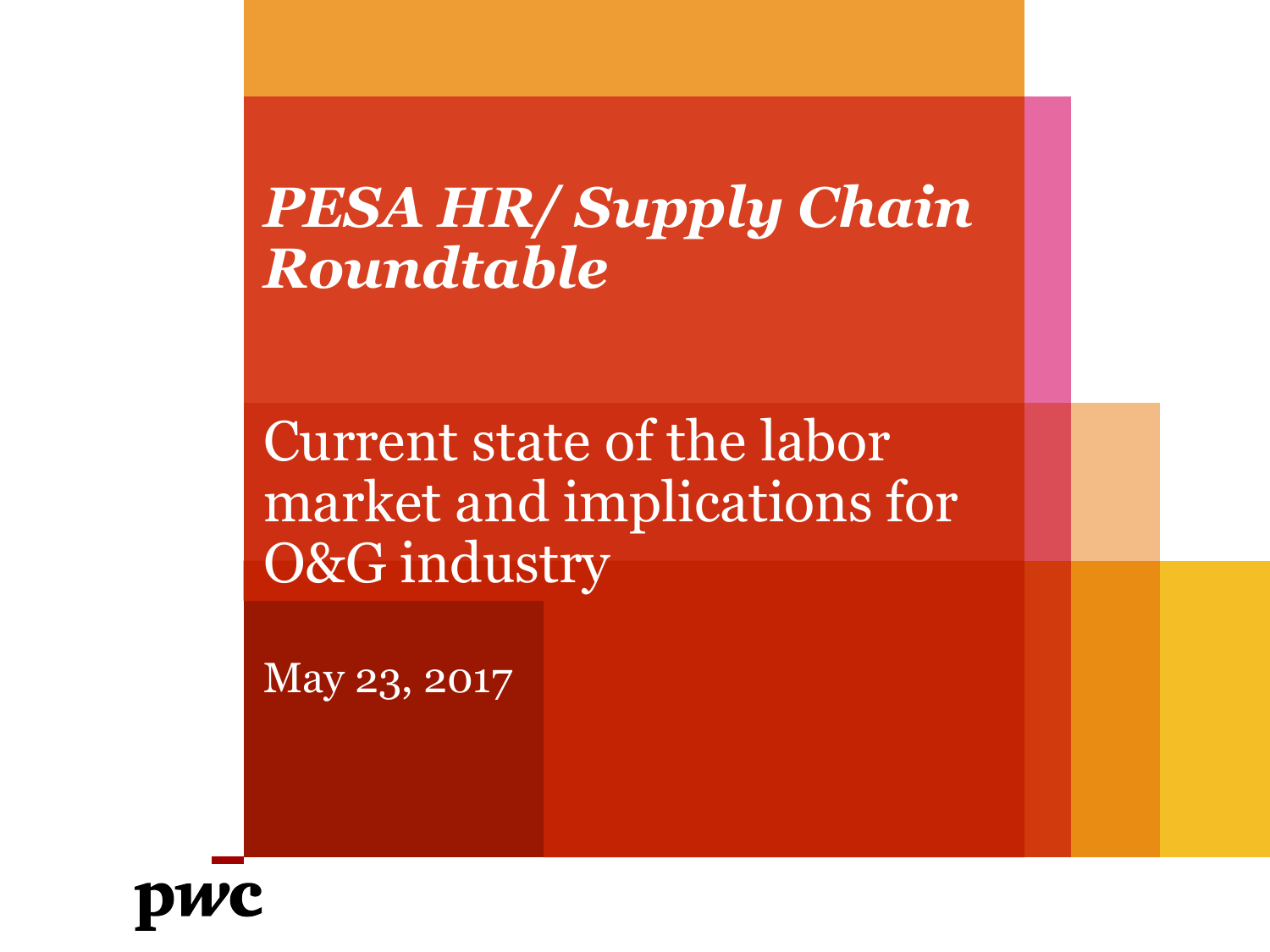# *Labor trends- the big picture*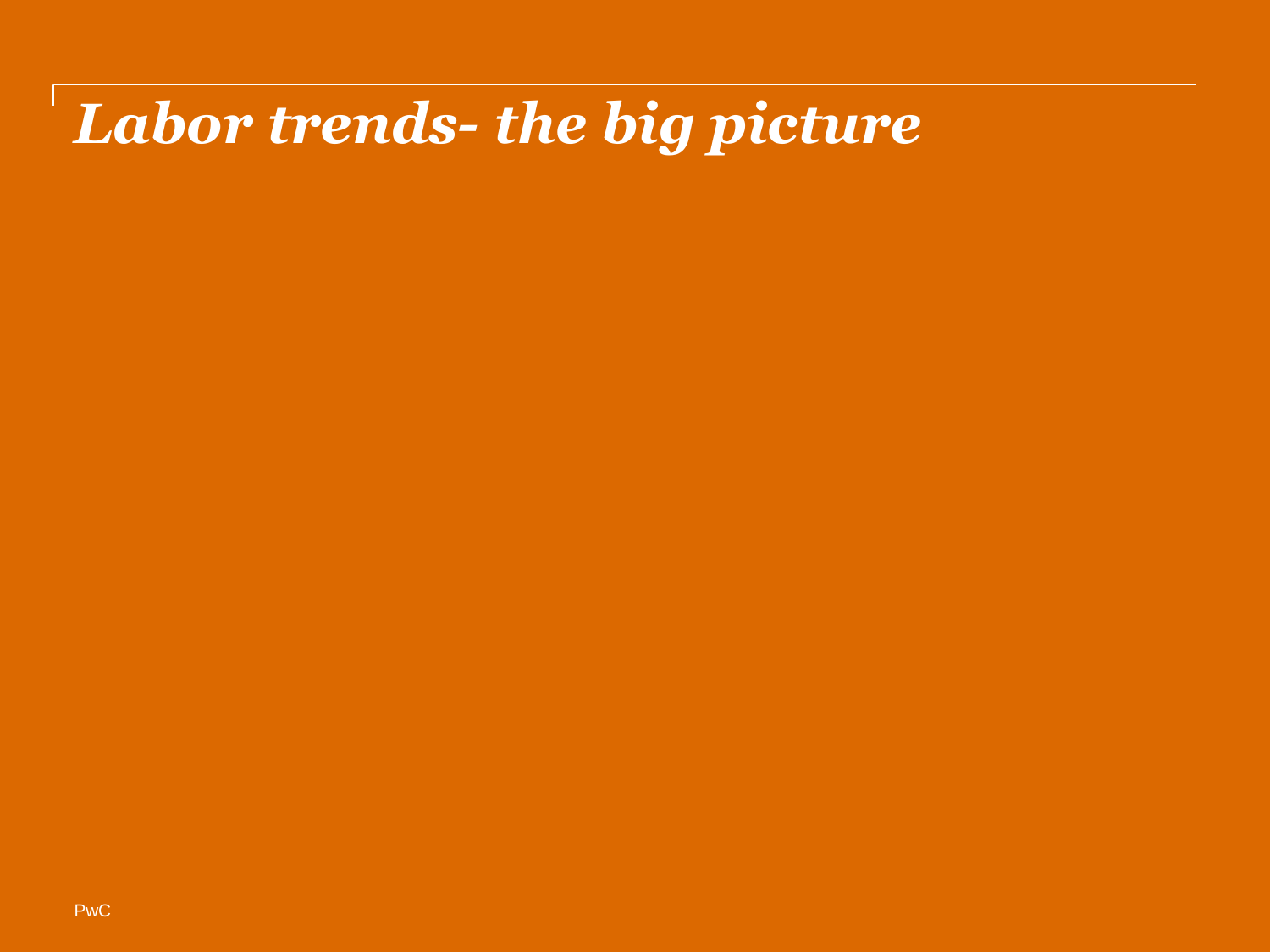#### *Per PwC's 20th Global CEO Survey, 64% of Oil & Gas CEOs are worried about key skills shortages.*

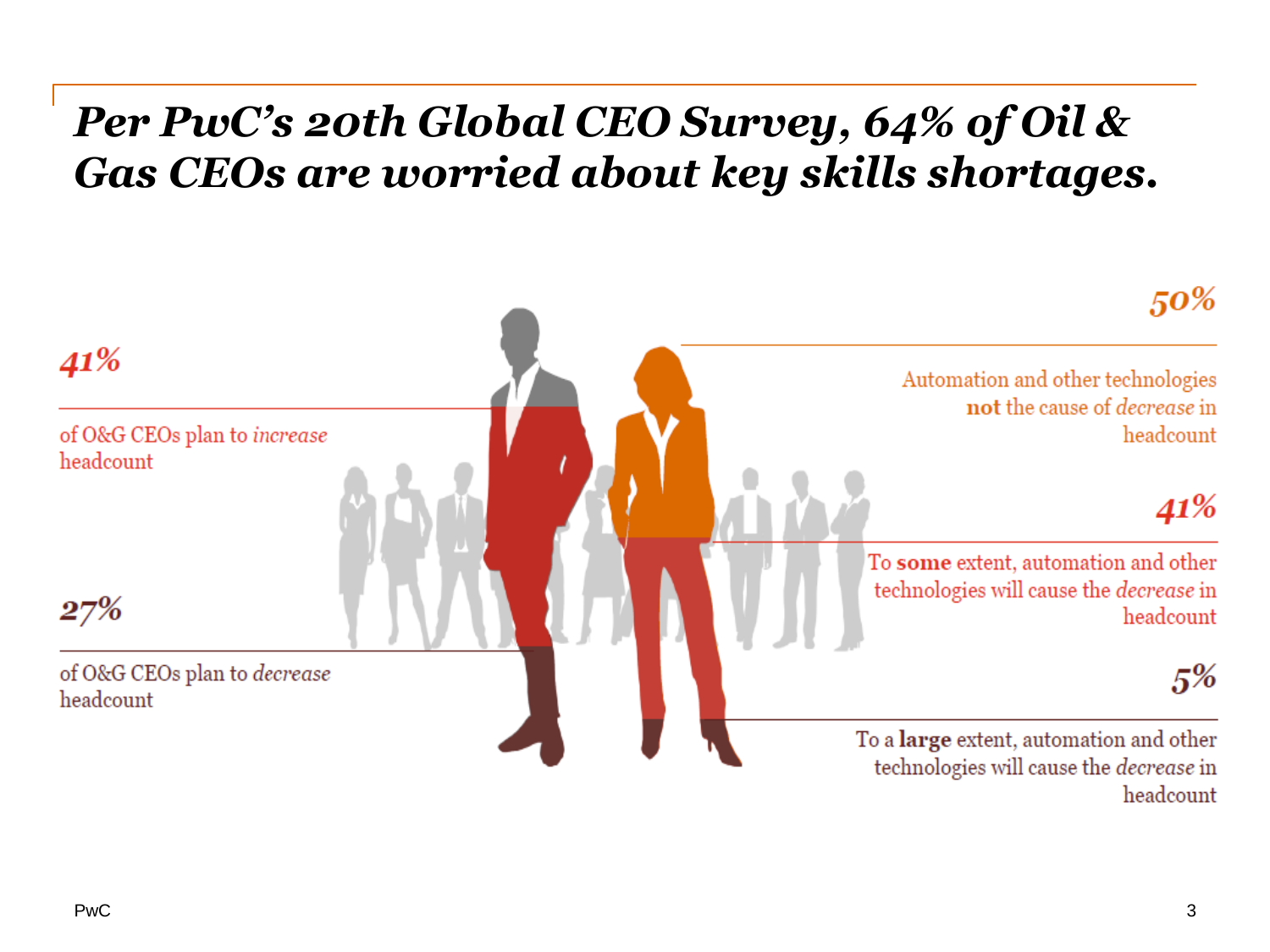## *71% said that Leadership was the most difficult skill to find*



Q: How difficult, if at all, is it for your organisation to recruit people with these skills or characteristics?<br>Q: In addition to technical business expertise, how important are the following skills to your organisation?

20th CEO Survey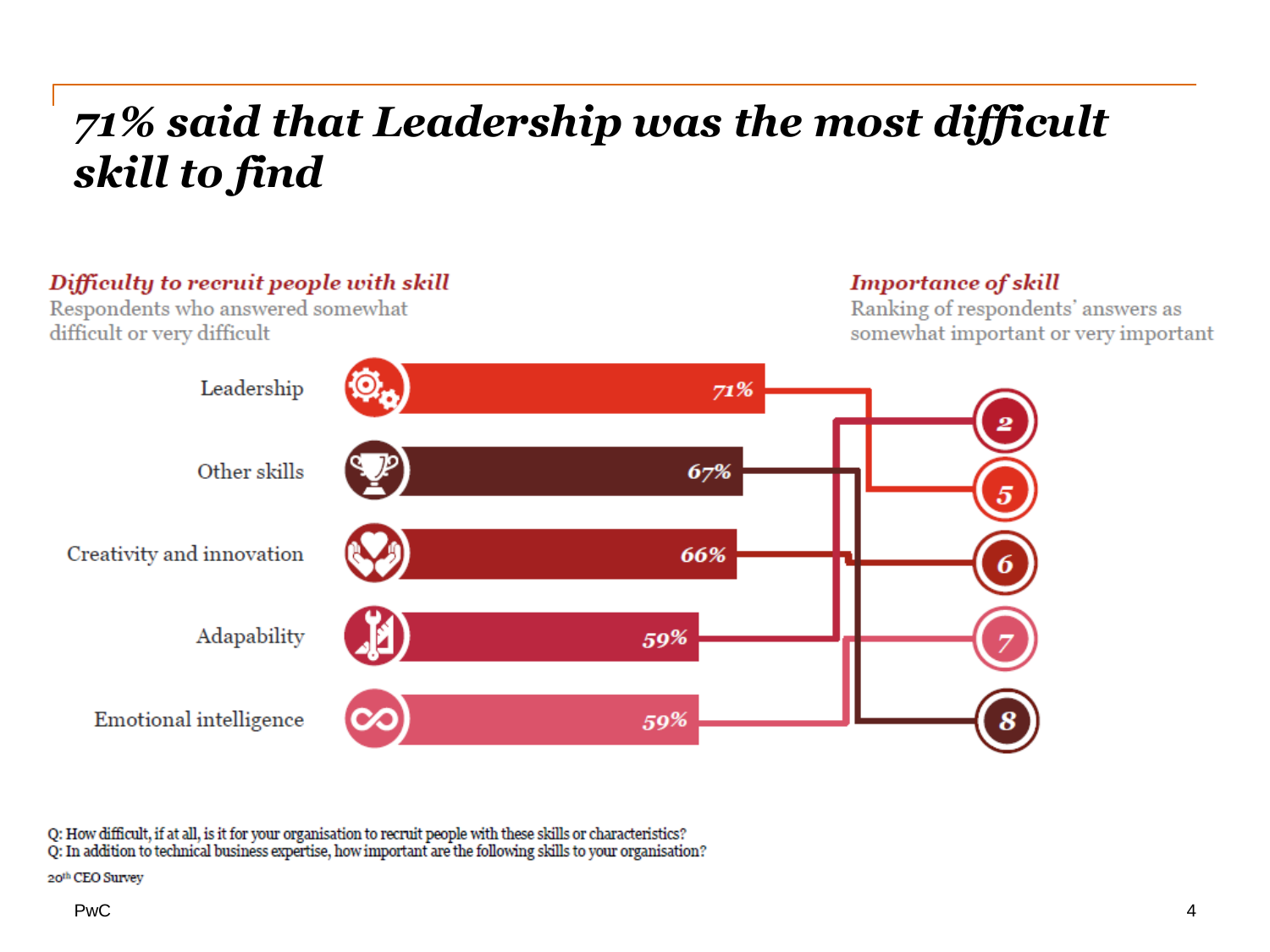#### *Other factors to consider*



Increase in mobile employees by 2020



Female labor force participation rate expected to climb

*65%*

Employees want to work for organization with a social conscience *20%+*

Workforce 2020 will be comprised of contingent workers

PwC PwC – Future of Work, the Journey to 2022 PwC – Talent Mobility 2020 PwC – Women in Workforce Index 2013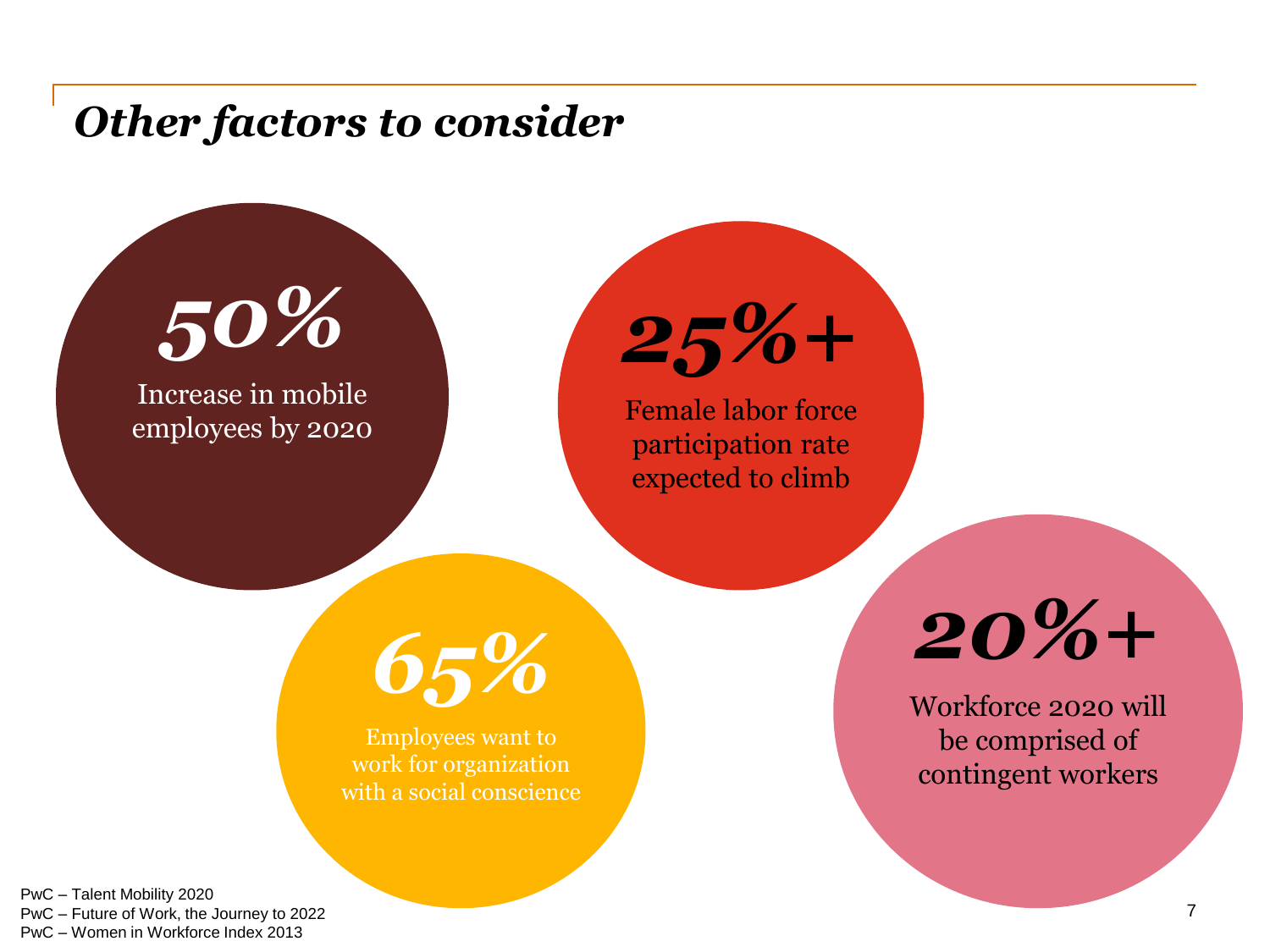# *Current state of the labor market and implications for O&G companies*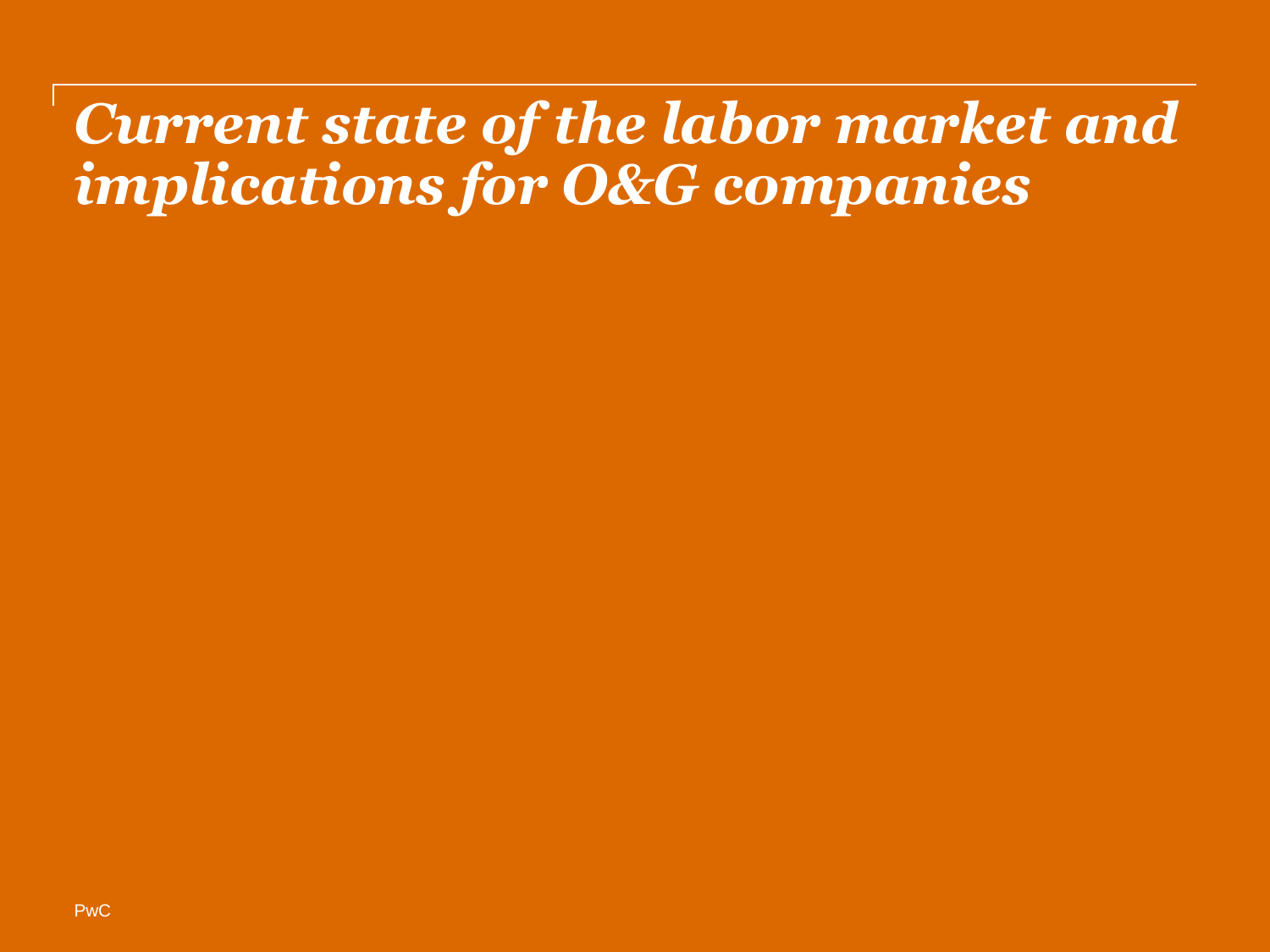## *The US labor market is tightening*

#### **Unemployment Rate by Educational**



#### **Labor Force Participation**

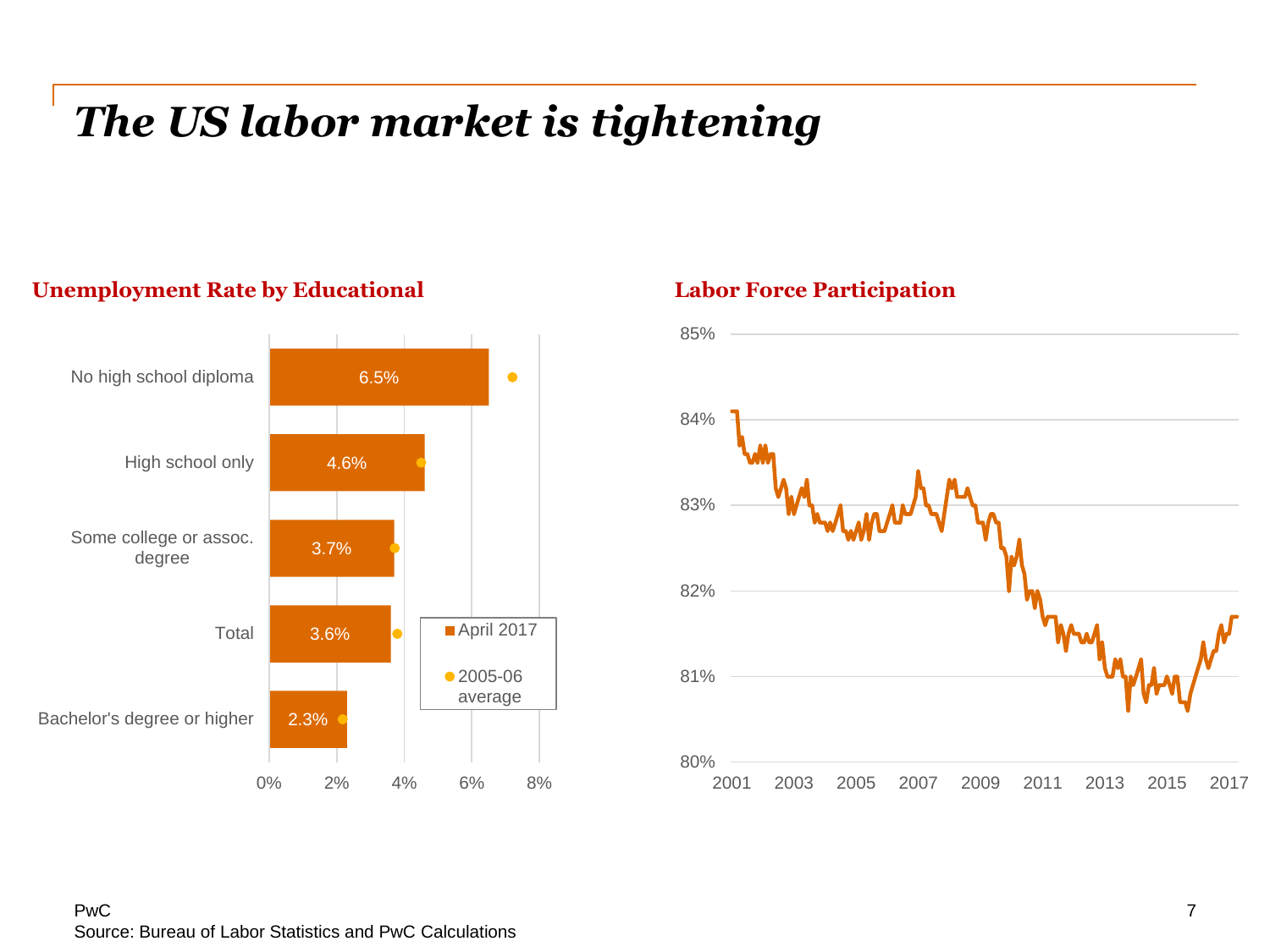### *Tight labor market and increased drilling activity*

- Goldman Sachs estimates 80,000- 100,000 new jobs will be created in the next 2.5 years, absorbing 8-11% of the unemployed population in energy-producing states
- The tightening in labor markets, increased drilling activity, and the past 3-4 years are creating a feeling of distrust and uncertainty in the industry
- Re-deployable skillsets are moving into other industries, with high competition from technology and other industries
- However, a recent survey by Reinsvold & Associates suggests:
	- o 60% of the executives believe that their industry will perform better in 2017
	- o 66% believe their own companies will perform better
	- o 34% expect their companies to increase their headcount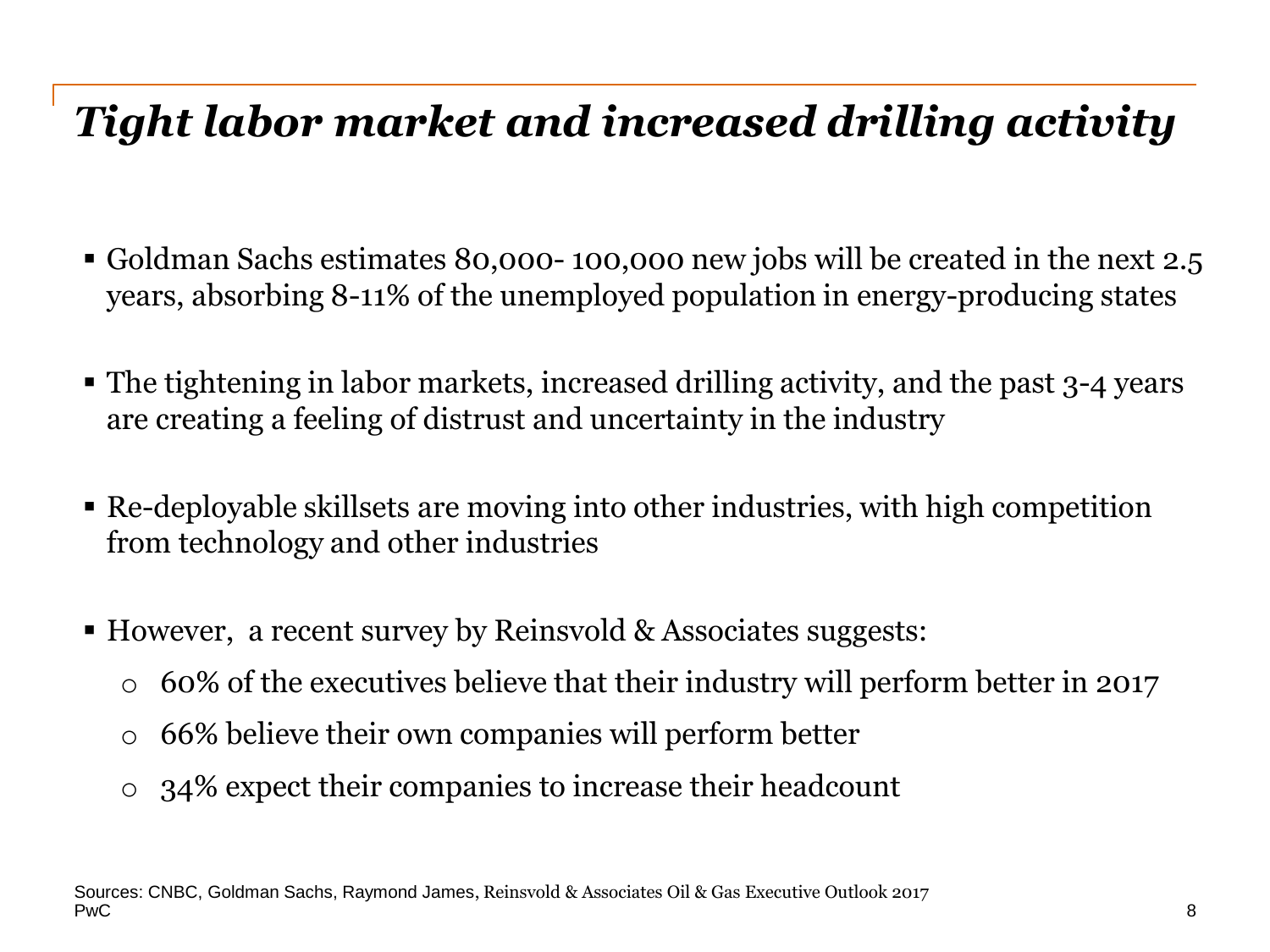## *Distrust in the industry is a real concern*

#### **Level of trust by sector** (2016)



PwC Source: 2016 Edelman Trust Barometer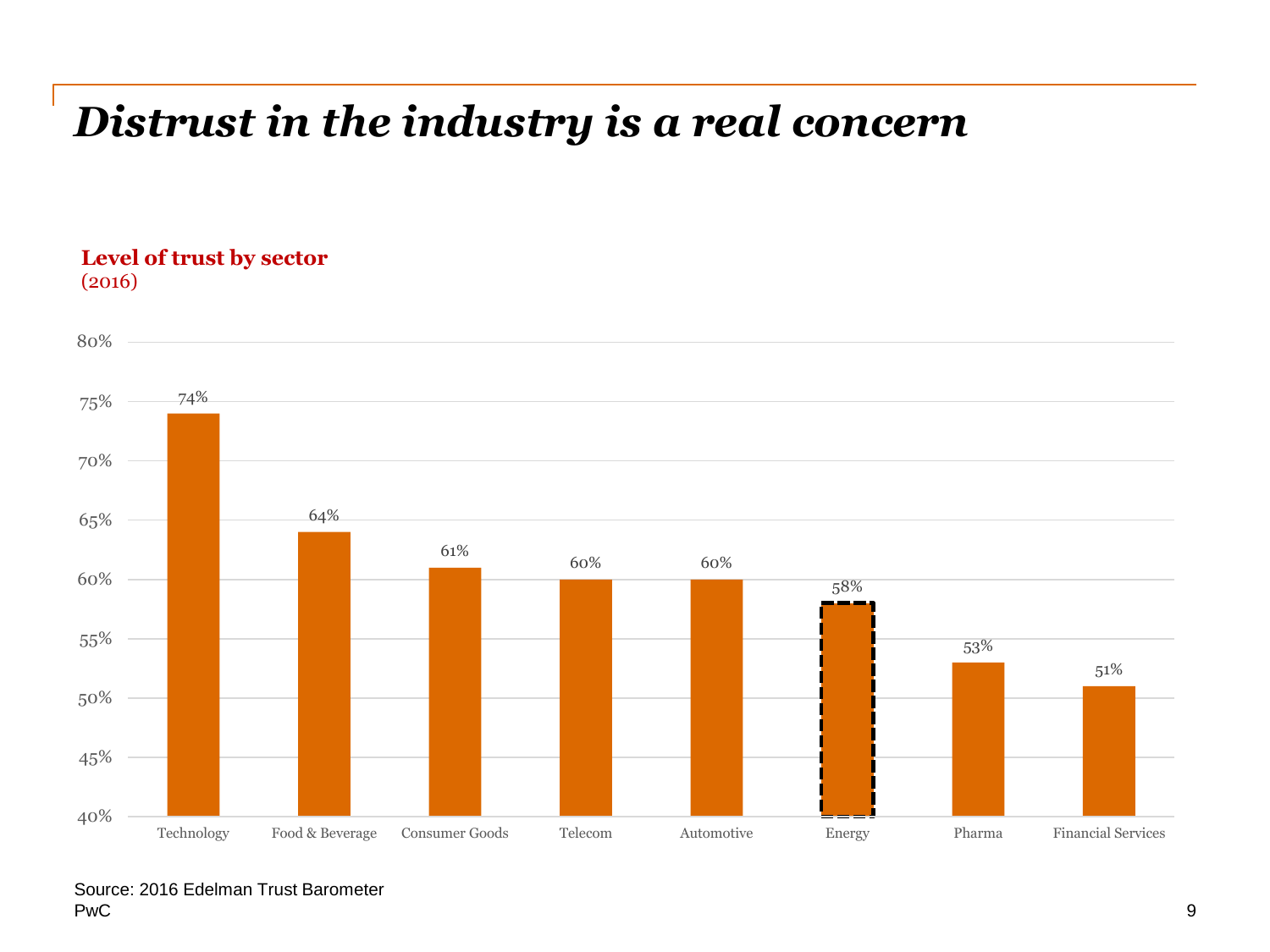*Oil and gas job market: 2014 vs 2016*

#### **Postings (share of all posting)**



#### **Searches (share of all searches)**

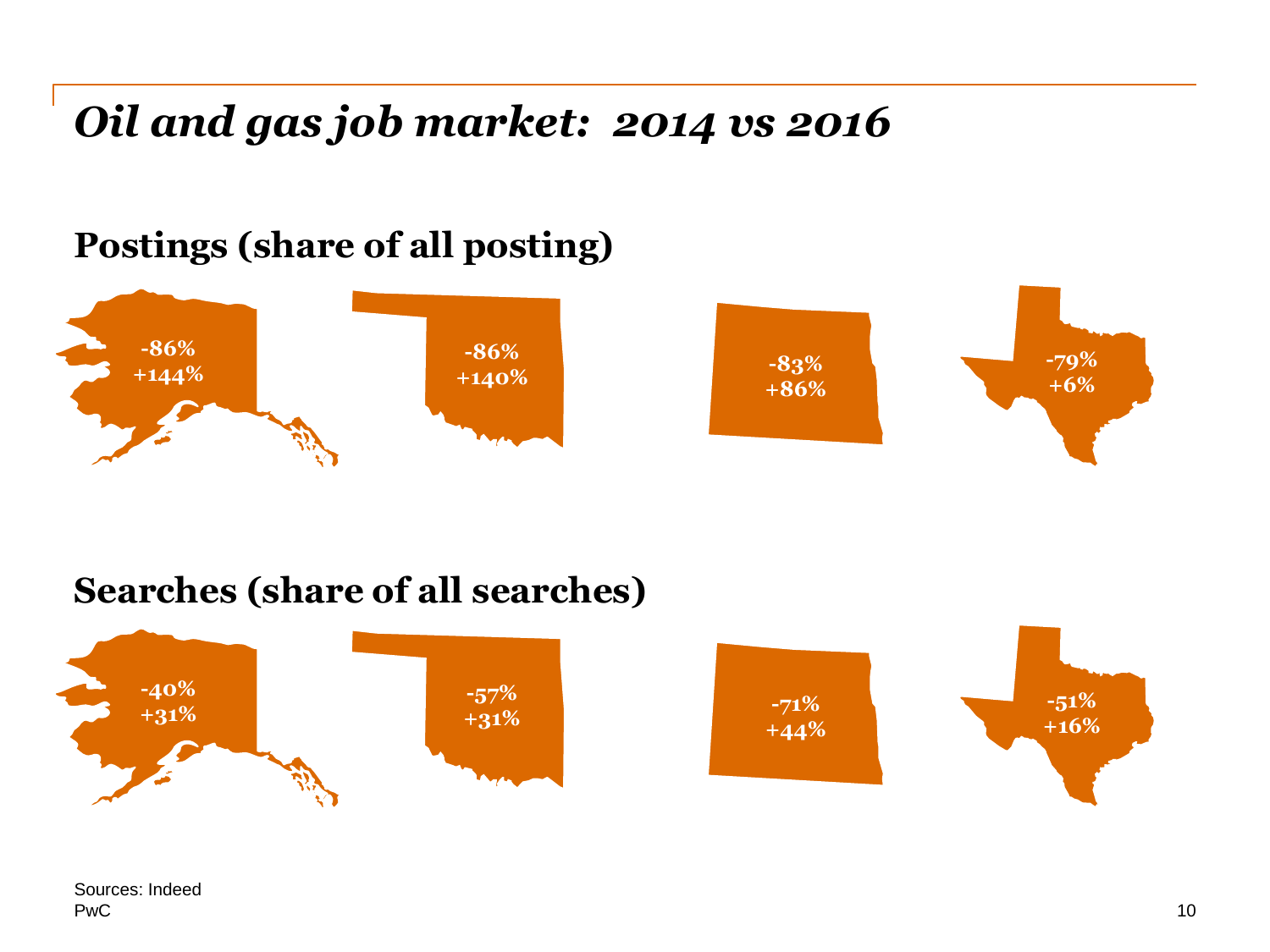### *Postsecondary enrollment trending down*

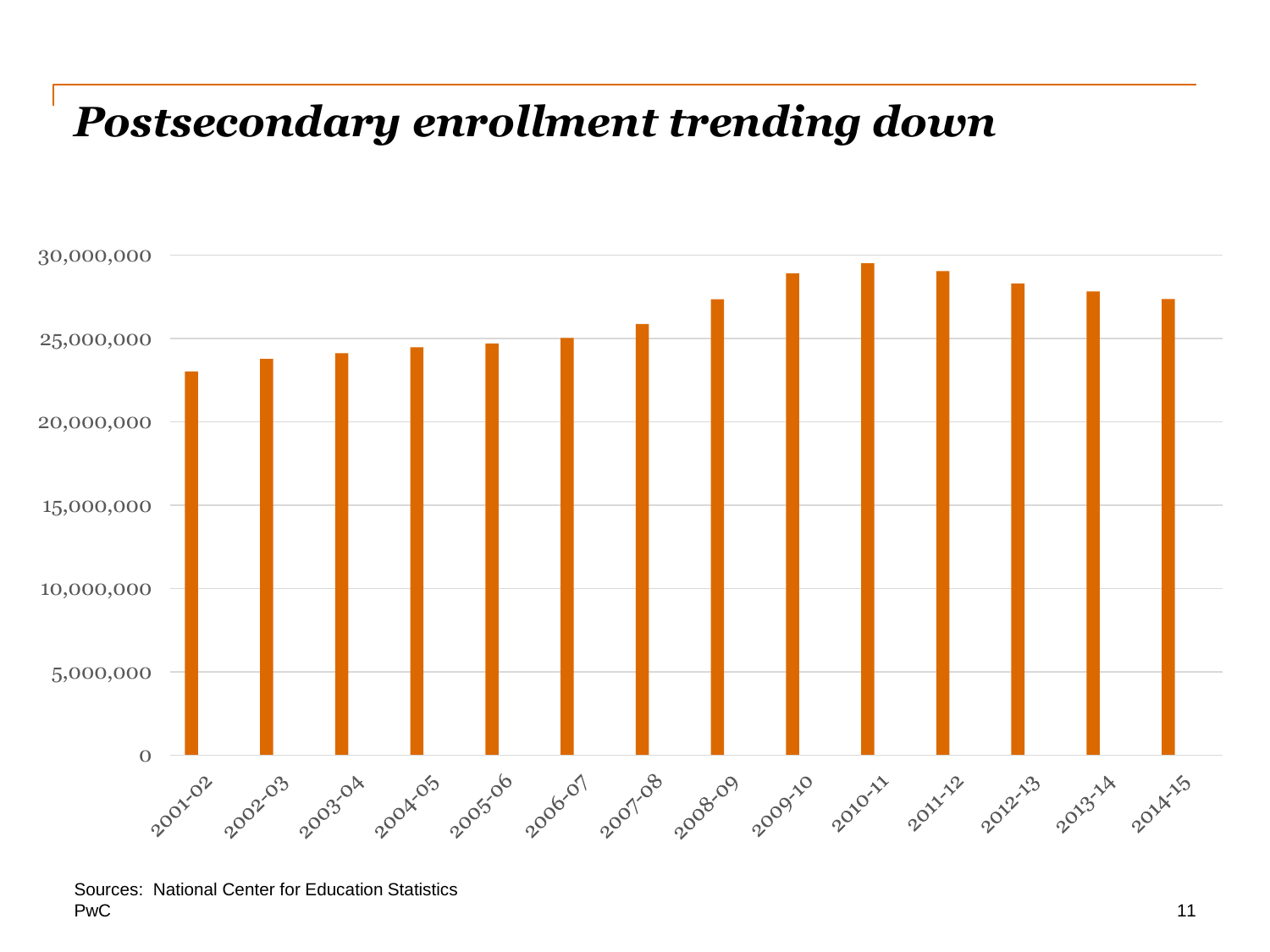#### *US petroleum engineering enrolment trends*



PwC Source: U.S. Association of Petroleum Department Heads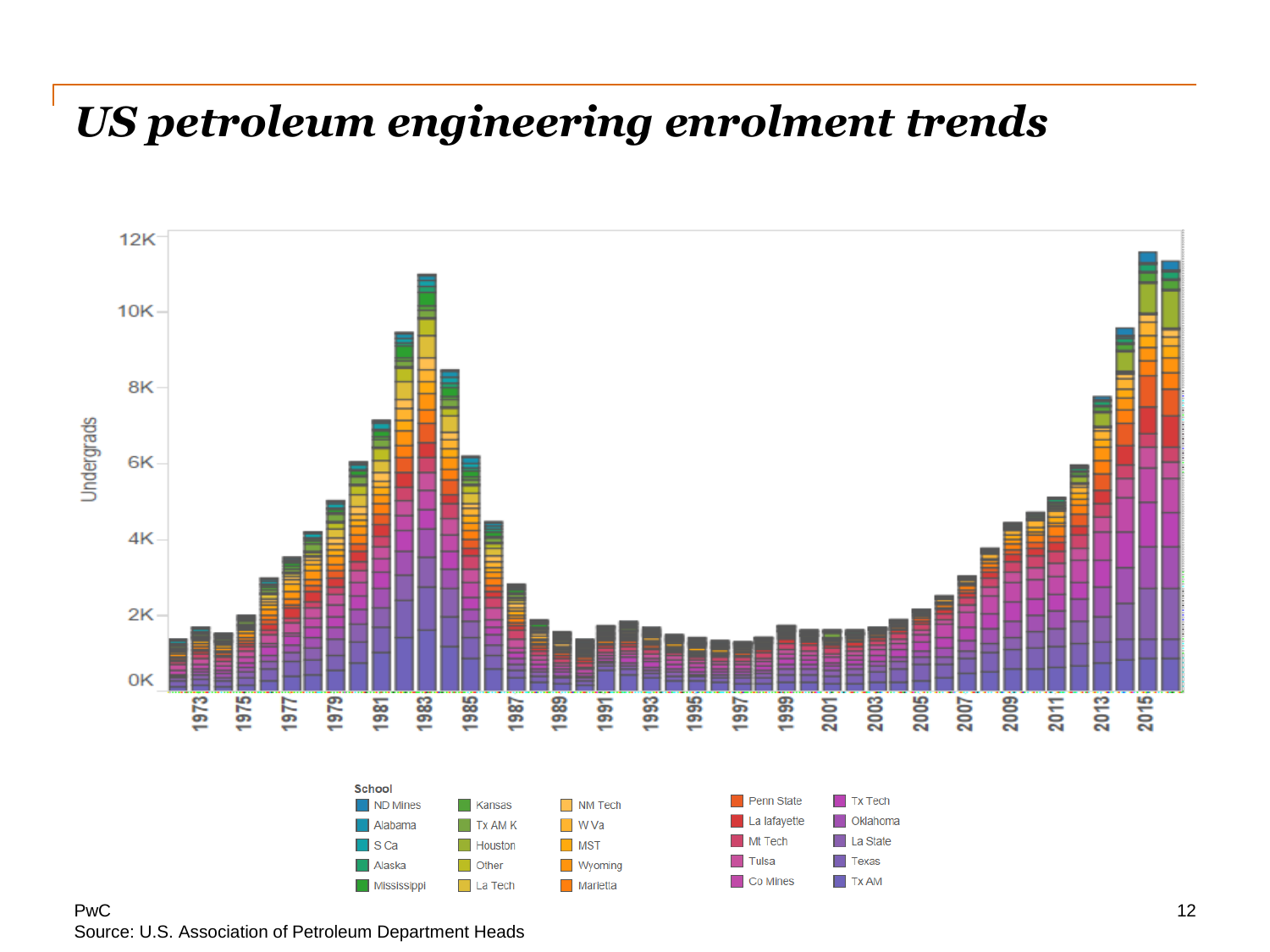#### *Potential worker shortage*

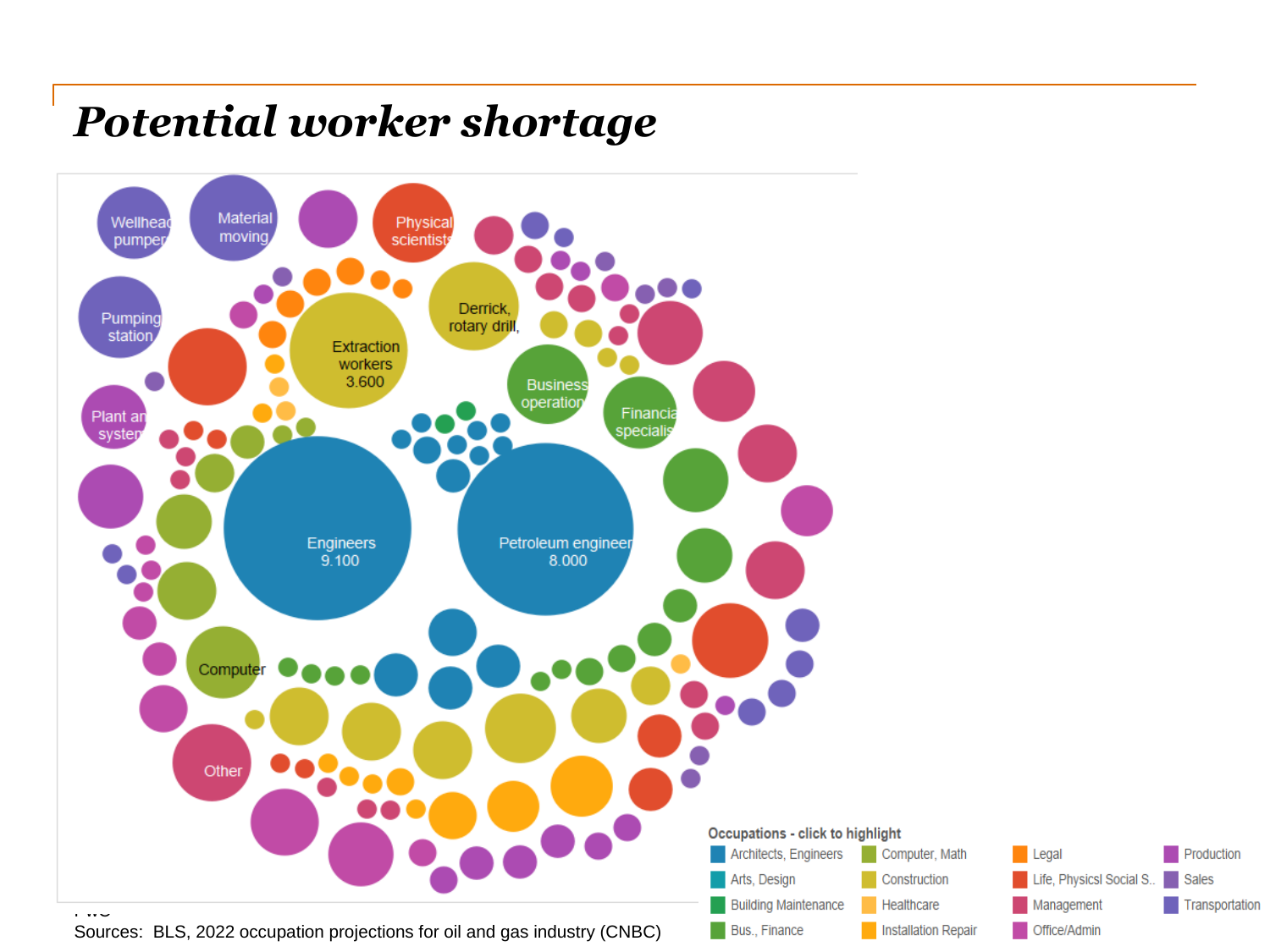### *Companies that align talent strategy with business strategy realize performance gains*



PwC, Project Management Institute, *Talent Management – State of the Market* November 2014